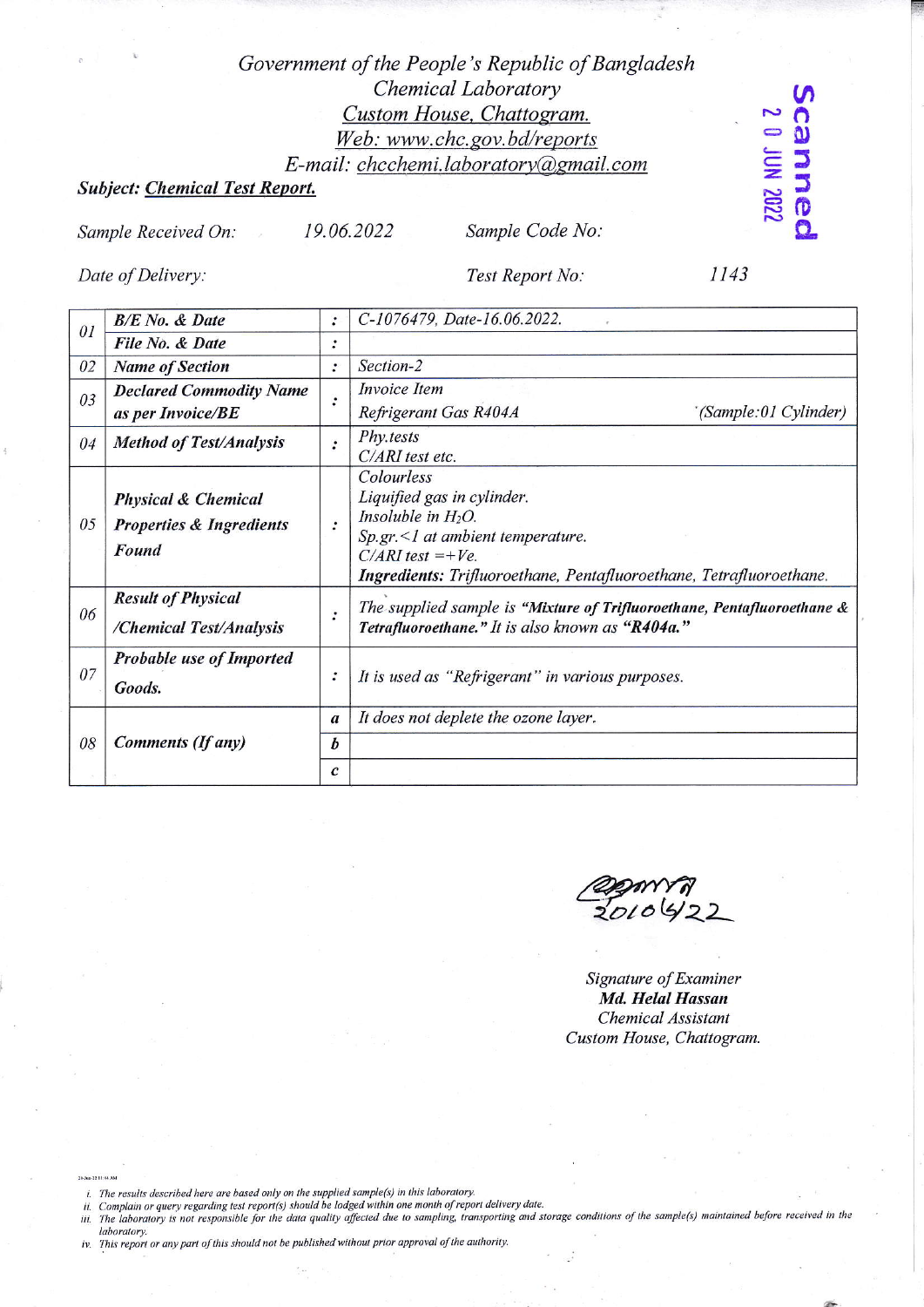| Government of the People's Republic of Bangladesh<br>Chemical Laboratory<br>Custom House, Chattogram.<br><b>C JUN 2022</b><br>Web: www.chc.gov.bd/reports<br>E-mail: chcchemi.laboratory@gmail.com<br><b>Subject: Chemical Test Report.</b> |                                                                                |                  |                                                                                                                                                                                                        |                      |  |  |
|---------------------------------------------------------------------------------------------------------------------------------------------------------------------------------------------------------------------------------------------|--------------------------------------------------------------------------------|------------------|--------------------------------------------------------------------------------------------------------------------------------------------------------------------------------------------------------|----------------------|--|--|
| 19.06.2022<br>Sample Code No:<br>Sample Received On:                                                                                                                                                                                        |                                                                                |                  |                                                                                                                                                                                                        |                      |  |  |
| Date of Delivery:                                                                                                                                                                                                                           |                                                                                |                  | Test Report No:                                                                                                                                                                                        | 1143                 |  |  |
|                                                                                                                                                                                                                                             | <b>B/E</b> No. & Date                                                          | :                | C-1076479, Date-16.06.2022.                                                                                                                                                                            |                      |  |  |
| 0I                                                                                                                                                                                                                                          | File No. & Date                                                                | :                |                                                                                                                                                                                                        |                      |  |  |
| 02                                                                                                                                                                                                                                          | <b>Name of Section</b>                                                         | $\ddot{\cdot}$   | Section-2                                                                                                                                                                                              |                      |  |  |
| 0 <sub>3</sub>                                                                                                                                                                                                                              | <b>Declared Commodity</b><br>Name as per Invoice/BE                            | $\ddot{\cdot}$   | <b>Invoice</b> Item<br>Refrigerant Gas R407C                                                                                                                                                           | (Sample:01 Cylinder) |  |  |
| 04                                                                                                                                                                                                                                          | Method of Test/Analysis                                                        | :                | Phy.tests<br>C/ARI test etc.                                                                                                                                                                           |                      |  |  |
| 05                                                                                                                                                                                                                                          | <b>Physical &amp; Chemical</b><br><b>Properties &amp; Ingredients</b><br>Found | $\ddot{\cdot}$   | Colourless<br>Liquified gas in cylinder.<br>Insoluble in $H_2O$ .<br>$Sp.gr. < 1$ at ambient temperature,<br>$C/ARI$ test =+Ve.<br>Ingredients: Tetrafluoroethane, Difluoromethane, Pentafluoroethane. |                      |  |  |
| 06                                                                                                                                                                                                                                          | <b>Result of Physical</b><br>/Chemical Test/Analysis                           | $\ddot{\cdot}$   | The supplied sample is "Mixture of Tetrafluoroethane, Difluoromethane &<br>Pentafluoroethane." It is also known as "R407c."                                                                            |                      |  |  |
| 07                                                                                                                                                                                                                                          | Probable use of Imported<br>Goods.                                             | $\ddot{\cdot}$   | It is used as "Refrigerant" in various purposes.                                                                                                                                                       |                      |  |  |
| 08                                                                                                                                                                                                                                          | <b>Comments</b> (If any)                                                       | $\boldsymbol{a}$ | It does not deplete the ozone layer.                                                                                                                                                                   |                      |  |  |
|                                                                                                                                                                                                                                             |                                                                                | $\boldsymbol{b}$ |                                                                                                                                                                                                        |                      |  |  |
|                                                                                                                                                                                                                                             |                                                                                | $\mathcal{C}$    |                                                                                                                                                                                                        |                      |  |  |

 $227006/22$ 

Signature of Examiner Md. Helal Hassan Chemical Assistant Custom House, Chattogram.

- 
- I. The results described here are based only on the supplied sample(s) in this laboratory.<br>
ii. Complain or query regarding test report(s) should be lodged within one month of report delivery date.<br>
iii. The laboratory is
- 

22-Mar-22 5:38 PM